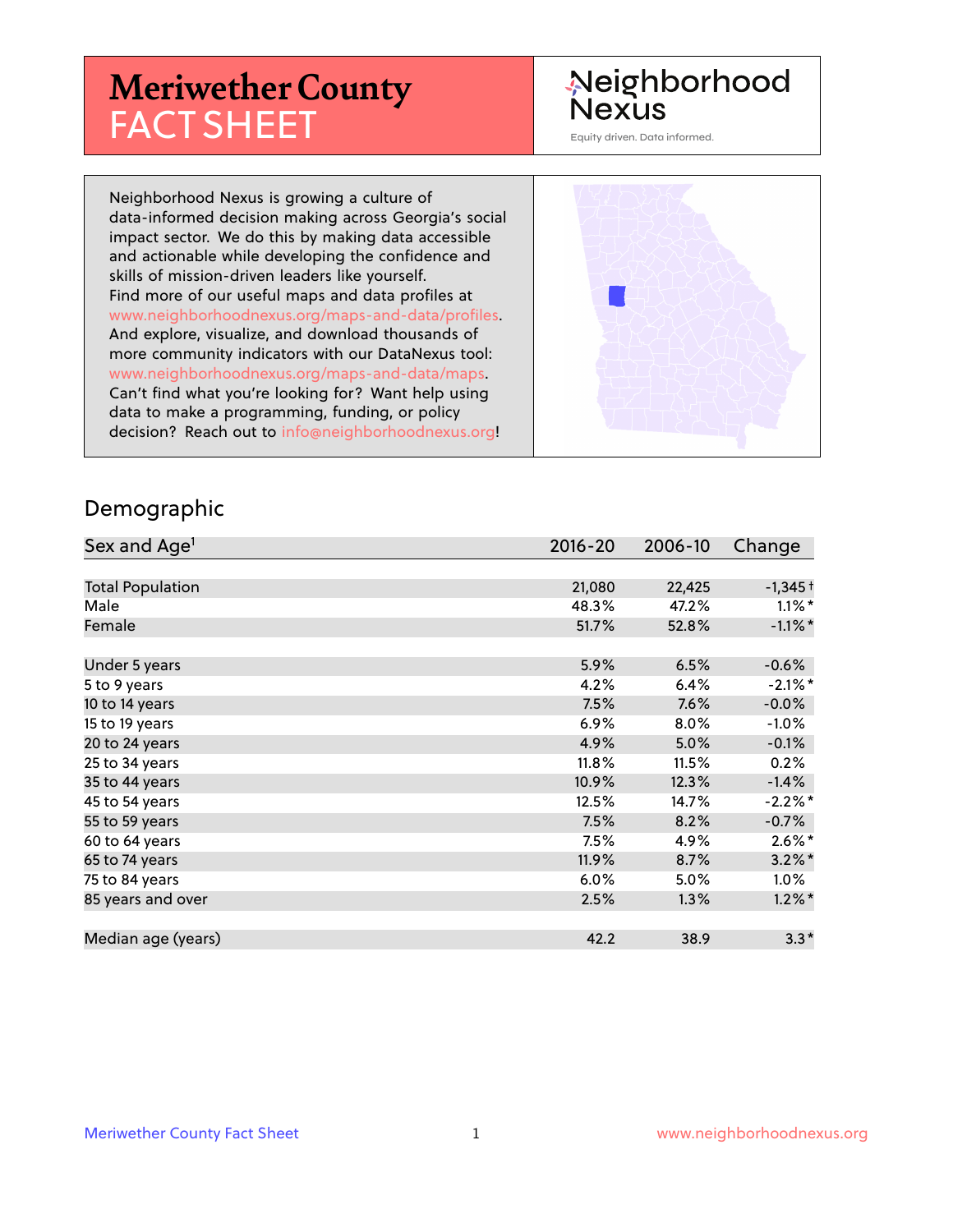# Demographic, continued...

| Race <sup>2</sup>                                   | $2016 - 20$ | 2006-10 | Change    |
|-----------------------------------------------------|-------------|---------|-----------|
| <b>Total population</b>                             | 21,080      | 22,425  | $-1,345+$ |
| One race                                            | 99.3%       | 99.4%   | $-0.1%$   |
| White                                               | 57.9%       | 58.2%   | $-0.3%$   |
| <b>Black or African American</b>                    | 40.3%       | 40.8%   | $-0.5%$   |
| American Indian and Alaska Native                   | 0.1%        | 0.2%    | $-0.1%$   |
| Asian                                               | 0.2%        | 0.0%    | $0.2\%$ * |
| Native Hawaiian and Other Pacific Islander          | 0.0%        | 0.0%    | 0.0%      |
| Some other race                                     | 0.7%        | 0.1%    | $0.6\%$ * |
| Two or more races                                   | 0.7%        | 0.6%    | 0.1%      |
| Race alone or in combination with other race(s) $3$ | $2016 - 20$ | 2006-10 | Change    |
| Total population                                    | 21,080      | 22,425  | $-1,345+$ |
| White                                               | 58.7%       | 58.9%   | $-0.2%$   |
| <b>Black or African American</b>                    | 40.7%       | 40.9%   | $-0.2%$   |
| American Indian and Alaska Native                   | 0.3%        | 0.8%    | $-0.4%$   |
| Asian                                               | 0.4%        | 0.0%    | $0.4\%$ * |
| Native Hawaiian and Other Pacific Islander          | 0.0%        | 0.0%    | $-0.0%$   |
| Some other race                                     | 0.8%        | 0.1%    | $0.6\%$ * |
| Hispanic or Latino and Race <sup>4</sup>            | $2016 - 20$ | 2006-10 | Change    |
| <b>Total population</b>                             | 21,080      | 22,425  | $-1,345+$ |
| Hispanic or Latino (of any race)                    | 2.3%        | 1.5%    | $0.8%$ +  |
| Not Hispanic or Latino                              | 97.7%       | 98.5%   | $-0.8%$ † |
| White alone                                         | 56.4%       | 56.7%   | $-0.3%$   |
| Black or African American alone                     | 40.1%       | 40.8%   | $-0.7%$ * |
| American Indian and Alaska Native alone             | 0.1%        | 0.2%    | $-0.1%$   |
| Asian alone                                         | 0.2%        | 0.0%    | $0.2\%$ * |
| Native Hawaiian and Other Pacific Islander alone    | 0.0%        | 0.0%    | 0.0%      |
| Some other race alone                               | 0.2%        | 0.1%    | 0.1%      |
| Two or more races                                   | 0.6%        | 0.6%    | $-0.0%$   |
| U.S. Citizenship Status <sup>5</sup>                | $2016 - 20$ | 2006-10 | Change    |
| Foreign-born population                             | 145         | 209     | $-64$     |
| Naturalized U.S. citizen                            | 51.7%       | 34.0%   | 17.8%     |
| Not a U.S. citizen                                  | 48.3%       | 66.0%   | $-17.8%$  |
| Citizen, Voting Age Population <sup>6</sup>         | $2016 - 20$ | 2006-10 |           |
|                                                     |             |         | Change    |
| Citizen, 18 and over population                     | 16,513      | 16,733  | $-220*$   |
| Male                                                | 47.2%       | 46.5%   | $0.7\%$ * |
| Female                                              | 52.8%       | 53.5%   | $-0.7%$ * |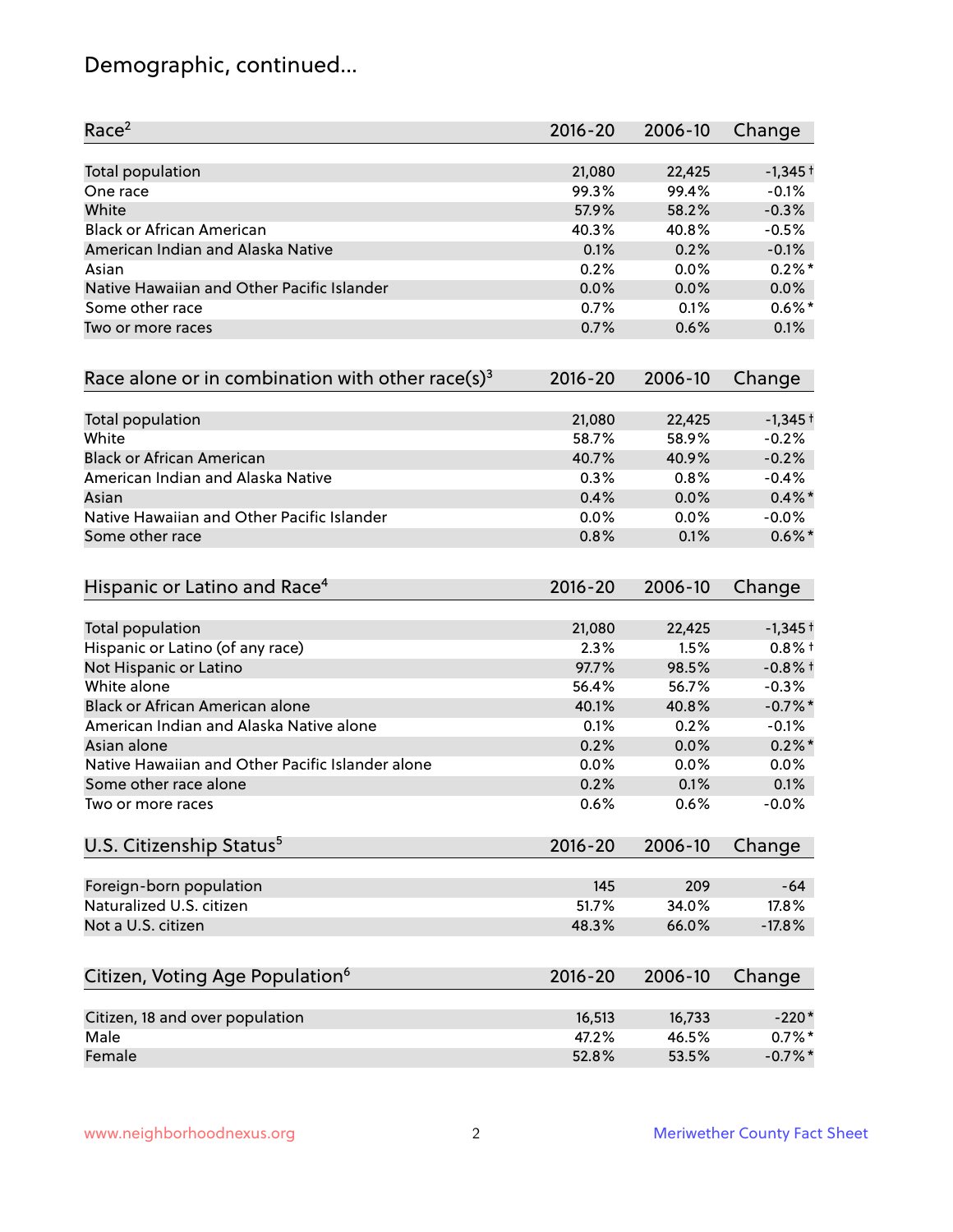#### Economic

| Income <sup>7</sup>                                 | $2016 - 20$ | 2006-10 | Change     |
|-----------------------------------------------------|-------------|---------|------------|
|                                                     |             |         |            |
| All households                                      | 8,255       | 8,453   | $-198$     |
| Less than \$10,000                                  | 12.3%       | 7.6%    | 4.7%*      |
| \$10,000 to \$14,999                                | 7.0%        | 10.4%   | $-3.4%$    |
| \$15,000 to \$24,999                                | 13.3%       | 15.9%   | $-2.6%$    |
| \$25,000 to \$34,999                                | 9.7%        | 12.7%   | $-3.0%$    |
| \$35,000 to \$49,999                                | 14.8%       | 14.9%   | $-0.2%$    |
| \$50,000 to \$74,999                                | 19.4%       | 21.3%   | $-1.9%$    |
| \$75,000 to \$99,999                                | 11.4%       | 8.8%    | 2.6%       |
| \$100,000 to \$149,999                              | 8.4%        | 6.0%    | $2.4\%$ *  |
| \$150,000 to \$199,999                              | 1.3%        | 1.6%    | $-0.4%$    |
| \$200,000 or more                                   | 2.4%        | 0.8%    | $1.7\%$ *  |
| Median household income (dollars)                   | 40,769      | 37,845  | 2,924      |
| Mean household income (dollars)                     | 55,806      | 47,735  | 8,071*     |
| With earnings                                       | 68.8%       | 73.7%   | $-4.9%$ *  |
| Mean earnings (dollars)                             | 56,675      | 46,495  | 10,180*    |
| <b>With Social Security</b>                         | 40.5%       | 36.2%   | $4.3\%$ *  |
| Mean Social Security income (dollars)               | 18,619      | 14,526  | 4,092*     |
| With retirement income                              | 21.6%       | 19.9%   | 1.6%       |
| Mean retirement income (dollars)                    | 25,792      | 24,178  | 1,614      |
| With Supplemental Security Income                   | 10.7%       | 6.3%    | 4.4%*      |
| Mean Supplemental Security Income (dollars)         | 9,517       | 8,194   | 1,323      |
| With cash public assistance income                  | 2.2%        | 2.9%    | $-0.7%$    |
| Mean cash public assistance income (dollars)        | 3,094       | 2,265   | 829        |
| With Food Stamp/SNAP benefits in the past 12 months | 21.3%       | 17.5%   | 3.8%       |
|                                                     |             |         |            |
| Families                                            | 5,618       | 5,877   | $-259$     |
| Less than \$10,000                                  | 6.3%        | 3.9%    | $2.4\%$ *  |
| \$10,000 to \$14,999                                | 3.2%        | 6.2%    | $-3.1\%$ * |
| \$15,000 to \$24,999                                | 11.2%       | 14.1%   | $-2.9%$    |
| \$25,000 to \$34,999                                | 9.3%        | 11.2%   | $-1.9%$    |
| \$35,000 to \$49,999                                | 15.0%       | 16.2%   | $-1.2%$    |
| \$50,000 to \$74,999                                | 25.1%       | 25.8%   | $-0.7%$    |
| \$75,000 to \$99,999                                | 13.4%       | 12.0%   | 1.4%       |
| \$100,000 to \$149,999                              | $11.8\%$    | $7.8\%$ | $4.1\%$ *  |
| \$150,000 to \$199,999                              | 1.4%        | 2.0%    | $-0.5%$    |
| \$200,000 or more                                   | 3.2%        | 0.8%    | $2.4\%$ *  |
| Median family income (dollars)                      | 53,692      | 47,126  | 6,566      |
| Mean family income (dollars)                        | 67,073      | 54,732  | 12,341*    |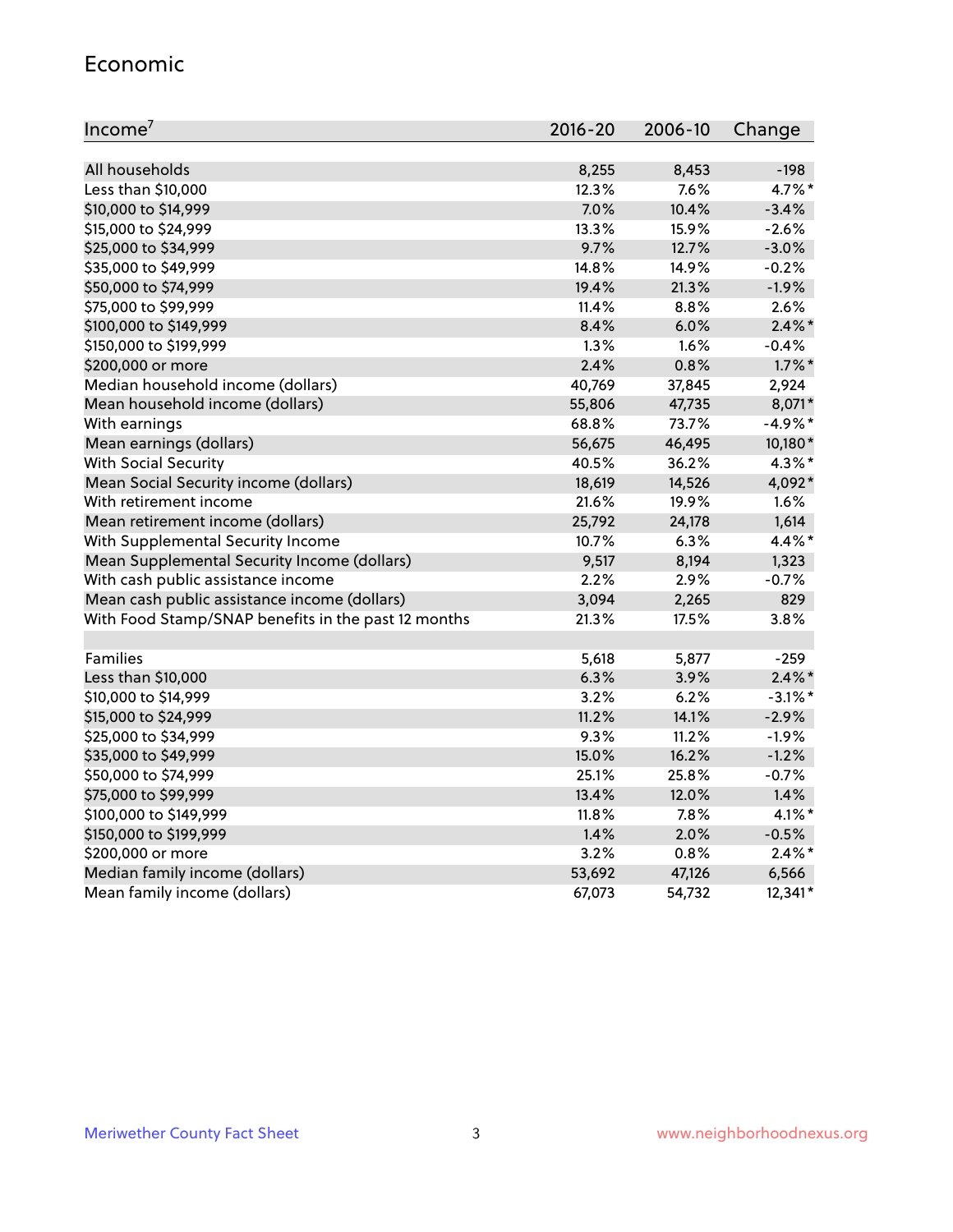### Economic, continued...

| Income, continued <sup>8</sup>                           | $2016 - 20$ | 2006-10 | Change    |
|----------------------------------------------------------|-------------|---------|-----------|
|                                                          |             |         |           |
| Nonfamily households                                     | 2,637       | 2,576   | 61        |
| Median nonfamily income (dollars)                        | 17,484      | 22,122  | $-4,638*$ |
| Mean nonfamily income (dollars)                          | 28,389      | 30,782  | $-2,393$  |
|                                                          |             |         |           |
| Median earnings for workers (dollars)                    | 27,674      | 22,386  | 5,288*    |
| Median earnings for male full-time, year-round workers   | 43,246      | 36,164  | 7,082*    |
| (dollars)                                                |             |         |           |
| Median earnings for female full-time, year-round workers | 28,157      | 28,873  | $-716$    |
| (dollars)                                                |             |         |           |
| Per capita income (dollars)                              | 22,905      | 18,295  | 4,610*    |
|                                                          |             |         |           |
|                                                          |             |         |           |
| Families and People Below Poverty Level <sup>9</sup>     | 2016-20     | 2006-10 | Change    |
|                                                          |             |         |           |
| <b>All families</b>                                      | 16.6%       | 12.8%   | 3.8%      |
| With related children under 18 years                     | 26.7%       | 21.5%   | 5.2%      |
| With related children under 5 years only                 | 34.1%       | 50.1%   | $-16.0%$  |
| Married couple families                                  | 4.7%        | 3.2%    | 1.6%      |
| With related children under 18 years                     | 6.6%        | 3.4%    | 3.1%      |
| With related children under 5 years only                 | 3.4%        | 13.4%   | $-10.0%$  |
| Families with female householder, no husband present     | 35.0%       | 38.3%   | $-3.3%$   |
| With related children under 18 years                     | 47.4%       | 48.9%   | $-1.6%$   |
| With related children under 5 years only                 | 78.5%       | 74.2%   | 4.2%      |
|                                                          |             |         |           |
| All people                                               | 20.9%       | 16.8%   | 4.1%      |
| Under 18 years                                           | 25.1%       | 24.5%   | 0.6%      |
| Related children under 18 years                          | 25.0%       | 24.3%   | 0.8%      |
| Related children under 5 years                           | 28.1%       | 37.7%   | $-9.6%$   |
| Related children 5 to 17 years                           | 23.9%       | 19.4%   | 4.5%      |
| 18 years and over                                        | 19.8%       | 14.3%   | $5.5%$ *  |
| 18 to 64 years                                           | 20.9%       | 15.0%   | $6.0\%$ * |
| 65 years and over                                        | 16.6%       | 11.9%   | 4.7%*     |
| People in families                                       | 16.9%       | 14.2%   | 2.7%      |
| Unrelated individuals 15 years and over                  | 40.5%       | 31.4%   | $9.1\%$ * |
|                                                          |             |         |           |
| Non-Hispanic white people                                | 15.1%       | 10.1%   | 4.9%*     |
| Black or African-American people                         | 29.3%       | 26.9%   | 2.3%      |
| Asian people                                             | 0.0%        | 50.0%   | $-50.0%$  |
| Hispanic or Latino people                                | 18.5%       | 7.7%    | 10.7%     |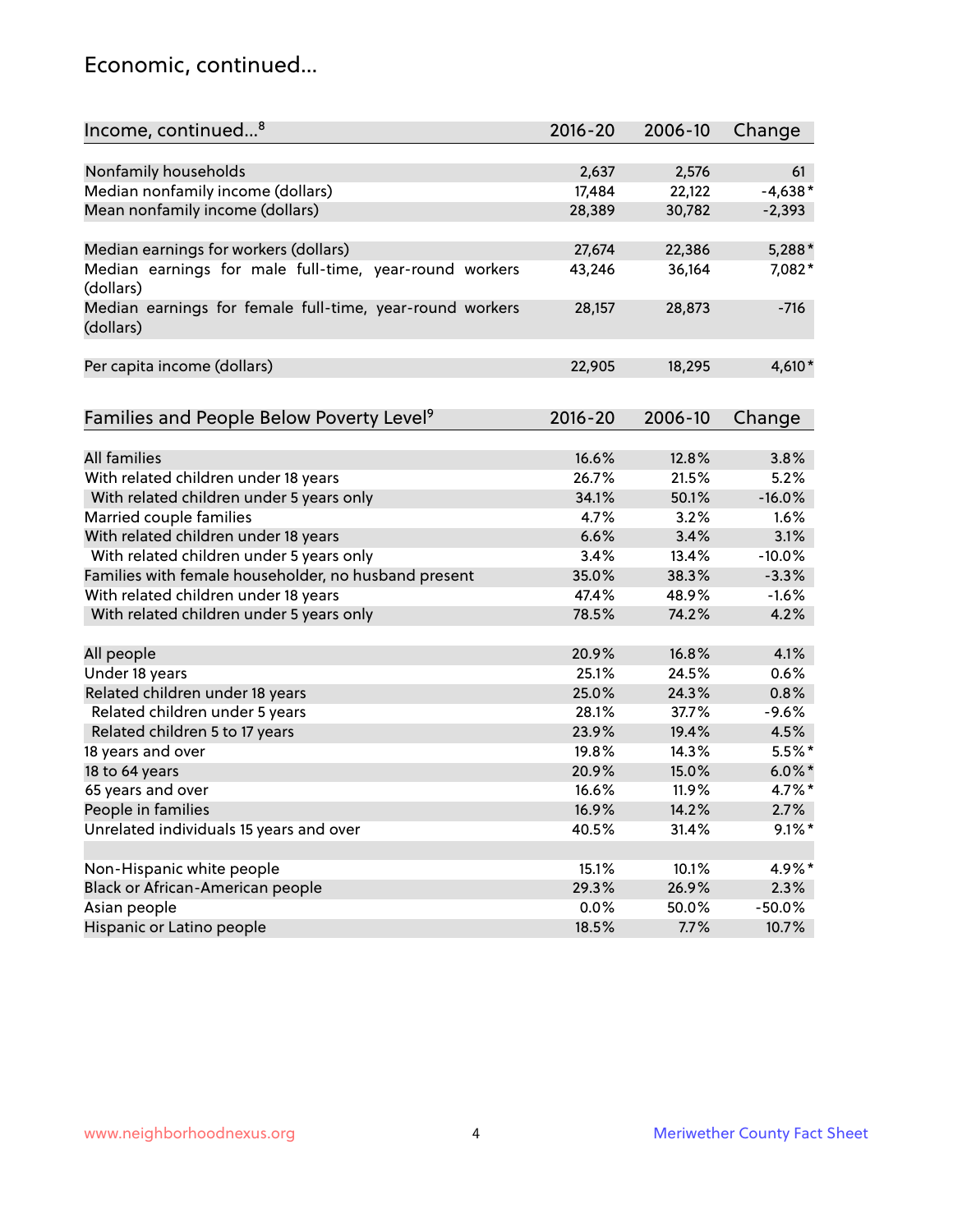# Employment

| Employment Status <sup>10</sup>                                                               | 2010        | 2020    | Change    |
|-----------------------------------------------------------------------------------------------|-------------|---------|-----------|
| In Labor Force                                                                                | 8,816       | 9,336   | 9,336     |
| <b>Unemployment Rate</b>                                                                      | 8.6%        | 13.7%   | $-5.1%$   |
| Industry <sup>11</sup>                                                                        | $2016 - 20$ | 2006-10 | Change    |
| Civilian employed population 16 years and over                                                | 8,273       | 9,022   | $-749*$   |
| Agriculture, forestry, fishing and hunting, and mining                                        | 2.0%        | 2.4%    | $-0.5%$   |
| Construction                                                                                  | 10.8%       | 8.4%    | 2.4%      |
| Manufacturing                                                                                 | 25.2%       | 19.5%   | $5.7\%$ * |
| Wholesale trade                                                                               | 2.7%        | 3.1%    | $-0.4%$   |
| Retail trade                                                                                  | 7.6%        | 11.9%   | $-4.3%$ * |
| Transportation and warehousing, and utilities                                                 | 8.2%        | 6.6%    | 1.6%      |
| Information                                                                                   | 1.0%        | 1.3%    | $-0.3%$   |
| Finance and insurance, and real estate and rental and leasing                                 | 3.6%        | 4.3%    | $-0.7%$   |
| Professional, scientific, and management, and administrative<br>and waste management services | 2.5%        | 7.1%    | $-4.7%$ * |
| Educational services, and health care and social assistance                                   | 22.1%       | 19.6%   | 2.5%      |
| Arts, entertainment, and recreation, and accommodation and<br>food services                   | 5.7%        | 5.6%    | 0.2%      |
| Other services, except public administration                                                  | 4.4%        | 6.0%    | $-1.7%$   |
| <b>Public administration</b>                                                                  | 4.2%        | 4.2%    | 0.1%      |
| Occupation <sup>12</sup>                                                                      | $2016 - 20$ | 2006-10 | Change    |
|                                                                                               |             |         |           |
| Civilian employed population 16 years and over                                                | 8,273       | 9,022   | $-749*$   |
| Management, business, science, and arts occupations                                           | 26.1%       | 20.9%   | $5.3\%$ * |
| Service occupations                                                                           | 16.4%       | 15.1%   | 1.3%      |
| Sales and office occupations                                                                  | 16.1%       | 23.2%   | $-7.2%$ * |
| Natural<br>construction,<br>and<br>maintenance<br>resources,<br>occupations                   | 14.1%       | 14.5%   | $-0.4%$   |
| Production, transportation, and material moving occupations                                   | 27.3%       | 26.3%   | 1.0%      |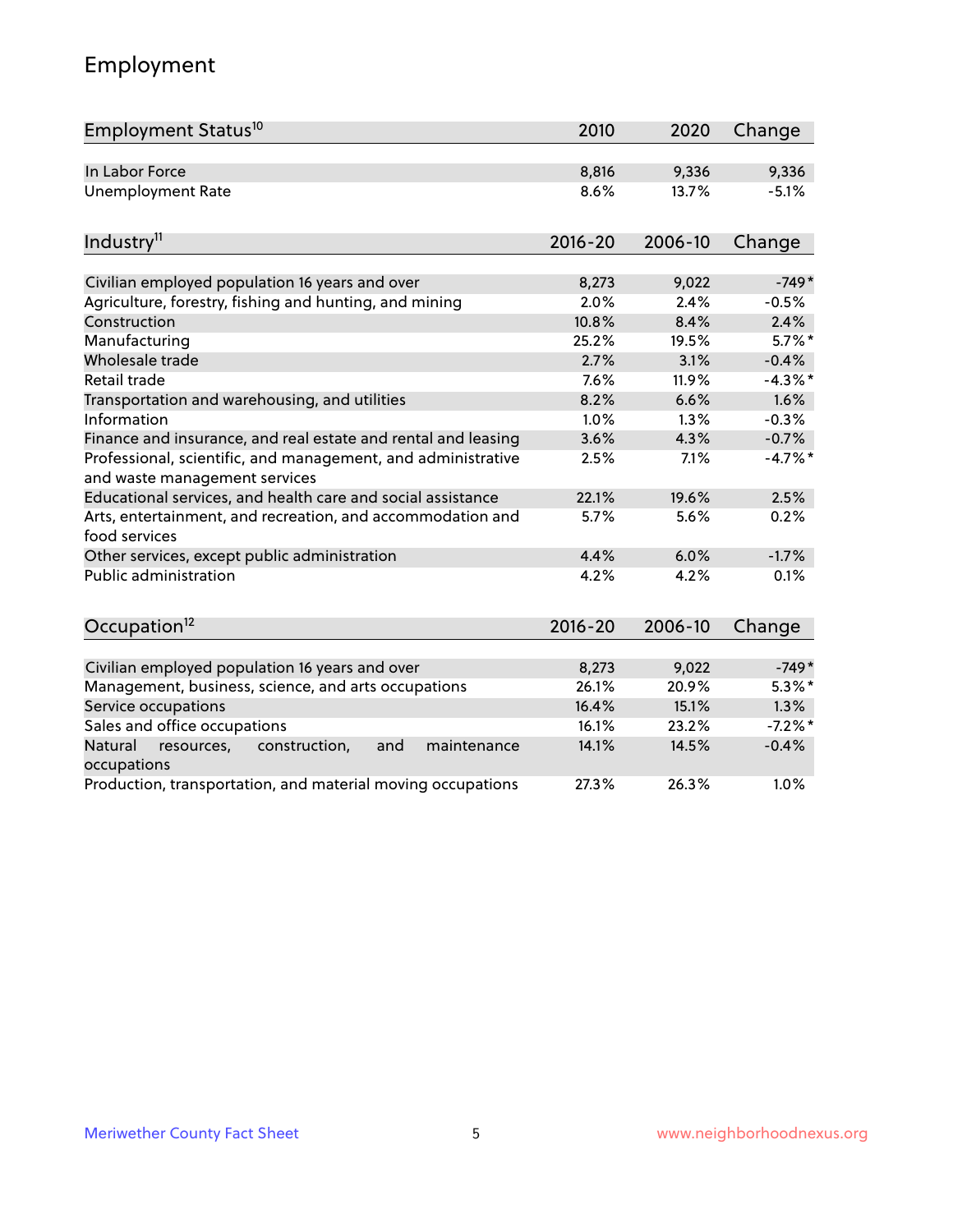# Employment, continued...

| Class of Worker <sup>13</sup>                          | $2016 - 20$ | 2006-10 | Change   |
|--------------------------------------------------------|-------------|---------|----------|
| Civilian employed population 16 years and over         | 8,273       | 9,022   | $-749*$  |
| Private wage and salary workers                        | 77.7%       | 74.6%   | 3.2%     |
| Government workers                                     | 17.0%       | 18.0%   | $-1.0%$  |
| Self-employed in own not incorporated business workers | 4.6%        | 7.2%    | $-2.5%$  |
| Unpaid family workers                                  | 0.6%        | 0.3%    | 0.4%     |
| Job Flows <sup>14</sup>                                | 2019        | 2010    | Change   |
| Total Jobs in county                                   | 4,391       | 4,550   | $-159$   |
| Held by residents of county                            | 31.0%       | 41.1%   | $-10.1%$ |
| Held by non-residents of county                        | 69.0%       | 58.9%   | 10.1%    |
|                                                        |             |         |          |
| Jobs by Industry Sector <sup>15</sup>                  | 2019        | 2010    | Change   |
| Total Jobs in county                                   | 4,391       | 4,550   | $-159$   |
| Goods Producing sectors                                | 31.0%       | 21.2%   | 9.7%     |
| Trade, Transportation, and Utilities sectors           | 14.3%       | 16.9%   | $-2.7%$  |
| All Other Services sectors                             | 54.8%       | 61.8%   | $-7.1%$  |
|                                                        |             |         |          |
| Total Jobs in county held by county residents          | 1,361       | 1,870   | $-509$   |
| <b>Goods Producing sectors</b>                         | 23.9%       | 18.9%   | 5.0%     |
| Trade, Transportation, and Utilities sectors           | 9.1%        | 15.2%   | $-6.1%$  |
| All Other Services sectors                             | 67.0%       | 65.9%   | 1.1%     |
| Jobs by Earnings <sup>16</sup>                         | 2019        | 2010    | Change   |
|                                                        |             |         |          |
| Total Jobs in county                                   | 4,391       | 4,550   | $-159$   |
| Jobs with earnings \$1250/month or less                | 25.3%       | 29.3%   | $-4.0%$  |
| Jobs with earnings \$1251/month to \$3333/month        | 41.9%       | 48.7%   | $-6.8%$  |
| Jobs with earnings greater than \$3333/month           | 32.8%       | 22.0%   | 10.8%    |
| Total Jobs in county held by county residents          | 1,361       | 1,870   | $-509$   |
| Jobs with earnings \$1250/month or less                | 31.8%       | 37.4%   | $-5.6%$  |
| Jobs with earnings \$1251/month to \$3333/month        | 43.4%       | 45.4%   | $-2.1\%$ |
| Jobs with earnings greater than \$3333/month           | 24.8%       | 17.2%   | 7.7%     |
|                                                        |             |         |          |
| Jobs by Age of Worker <sup>17</sup>                    | 2019        | 2010    | Change   |
| Total Jobs in county                                   | 4,391       | 4,550   | $-159$   |
| Jobs with workers age 29 or younger                    | 19.8%       | 17.4%   | 2.4%     |
| Jobs with workers age 30 to 54                         | 54.0%       | 58.3%   | $-4.3%$  |
| Jobs with workers age 55 or older                      | 26.2%       | 24.4%   | 1.9%     |
|                                                        |             |         |          |
| Total Jobs in county held by county residents          | 1,361       | 1,870   | $-509$   |
| Jobs with workers age 29 or younger                    | 17.6%       | 16.7%   | 0.9%     |
| Jobs with workers age 30 to 54                         | 49.0%       | 55.2%   | $-6.2%$  |
| Jobs with workers age 55 or older                      | 33.4%       | 28.1%   | 5.3%     |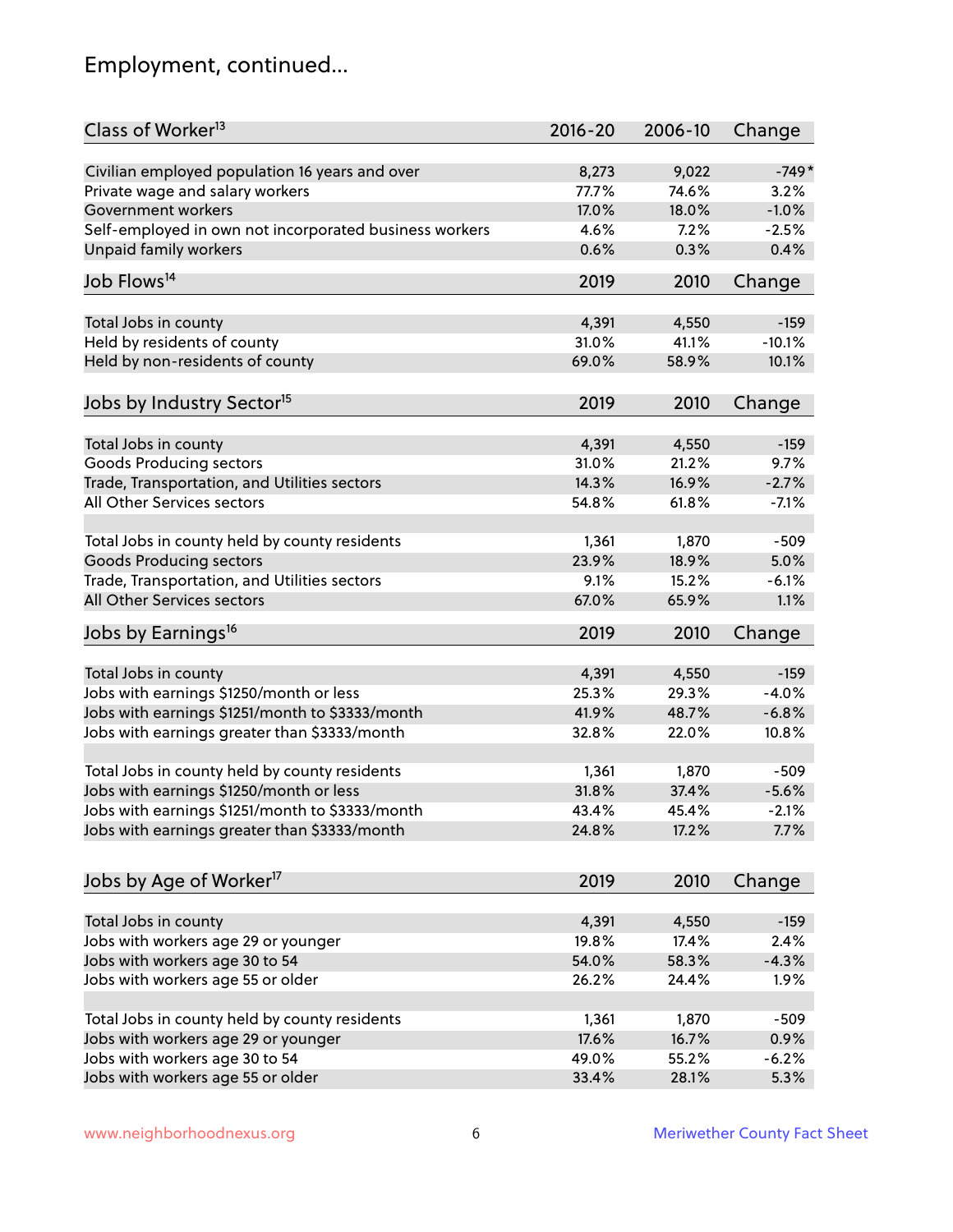#### Education

| Early Learning <sup>18</sup>                        |             |               | 2022       |
|-----------------------------------------------------|-------------|---------------|------------|
| Licensed Capacity of Early Learning Centers         |             |               | 335        |
| Licenced capacity per 1,000 children ages 0-4       |             |               | 278.2      |
| School Enrollment <sup>19</sup>                     | 2022        | 2010          | Change     |
|                                                     |             |               |            |
| <b>Enrolled in Public School</b>                    | 2,369       | 3,329         | $-960$     |
| White                                               | 33.9%       | 38.6%         | $-4.7%$    |
| <b>Black or African-American</b>                    | 56.1%       | 57.9%         | $-1.7%$    |
| Asian                                               | 0.7%        | 0.0%          | 0.7%       |
| Native American                                     | 0.1%        | 0.0%          | 0.1%       |
| Pacific Islander                                    | 0.0%        | 0.0%          | 0.0%       |
| <b>Biracial or Multi-Racial</b>                     | 5.4%        | 1.7%          | 3.8%       |
| Hispanic or Latino                                  | 3.8%        | 1.5%          | 2.3%       |
| Georgia Milestones: 3rd Grade Reading <sup>20</sup> |             |               | 2019       |
|                                                     |             |               |            |
| <b>Number of Students Tested</b>                    |             |               | 192        |
| Proficient or Distinguished                         |             |               | 27.6%      |
| Georgia Milestones: 8th Grade Math <sup>21</sup>    |             |               | 2019       |
| Number of Students Tested                           |             |               | 159        |
| Proficient or Distinguished                         |             |               | 34.6%      |
|                                                     |             |               |            |
| Graduation Rates <sup>22</sup>                      | 2021        | 2012          | Change     |
| Cohort                                              | 152         | 194           | $-42$      |
| <b>High School Graduation Rate</b>                  | 81.6%       | 81.4%         | 0.1%       |
|                                                     |             |               |            |
| Educational Attainment <sup>23</sup>                | $2016 - 20$ | 2006-10       | Change     |
|                                                     |             |               |            |
| Population 25 years and over                        | 14,873      | 14,942        | $-69$      |
| Less than 9th grade                                 | 4.5%        | 8.3%<br>18.9% | $-3.8\%$ * |
| 9th to 12th grade, no diploma                       | 14.0%       |               | $-4.9%$ *  |
| High school graduate (includes equivalency)         | 40.3%       | 43.5%         | $-3.3%$    |
| Some college, no degree                             | 25.0%       | 16.8%         | $8.2\%$ *  |
| Associate's degree                                  | 5.4%        | 2.8%          | $2.6\%$ *  |
| Bachelor's degree                                   | 6.8%        | 5.8%          | 0.9%       |
| Graduate or professional degree                     | 4.0%        | 3.9%          | 0.1%       |
| Percent high school graduate or higher              | 81.5%       | 72.8%         | $8.6\%$ *  |
| Percent bachelor's degree or higher                 | 10.8%       | 9.7%          | 1.1%       |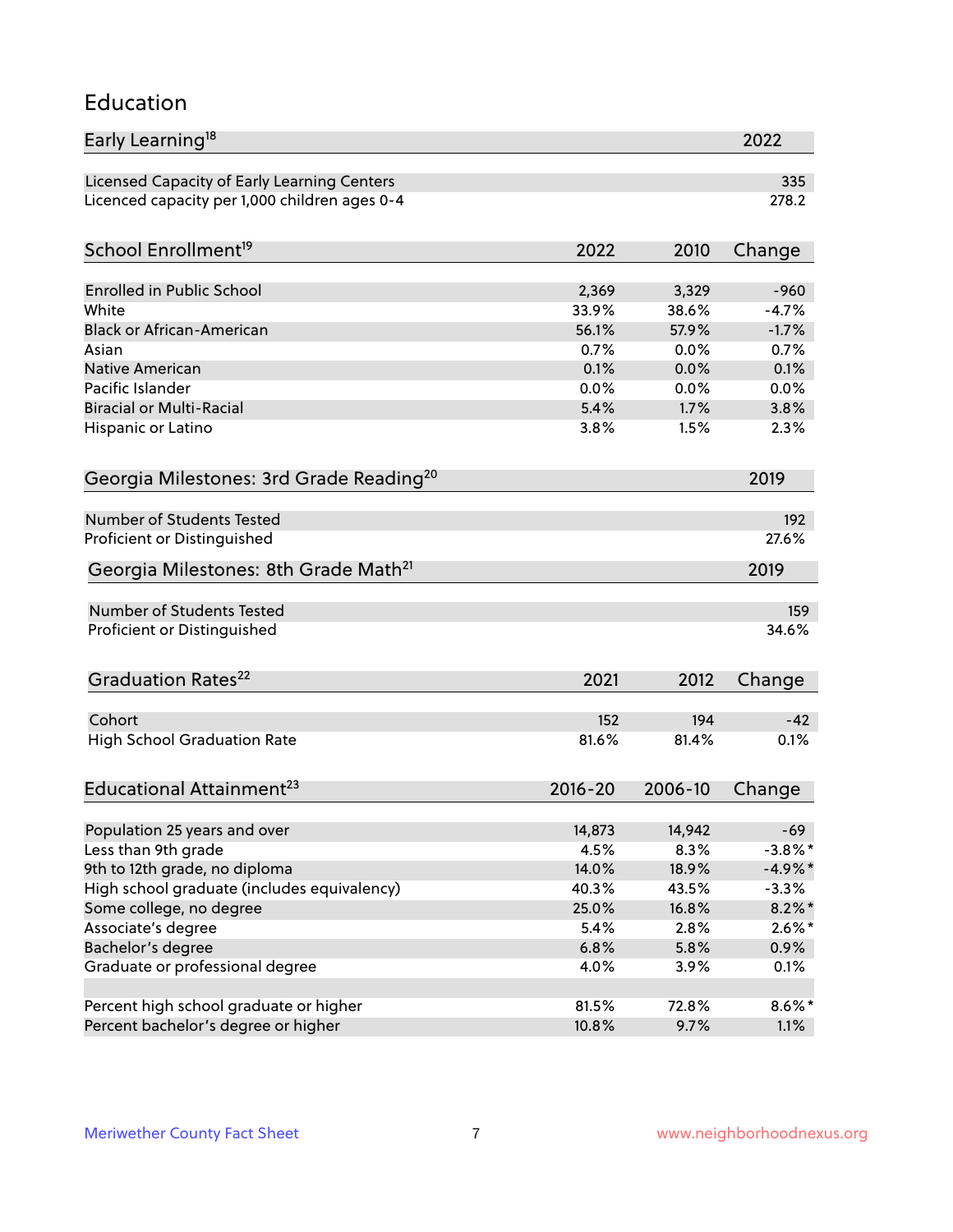### Housing

| Households by Type <sup>24</sup>                     | $2016 - 20$ | 2006-10       | Change              |
|------------------------------------------------------|-------------|---------------|---------------------|
|                                                      |             |               |                     |
| <b>Total households</b>                              | 8,255       | 8,453         | $-198$              |
| Family households (families)                         | 68.1%       | 69.5%         | $-1.5%$             |
| With own children under 18 years                     | 22.7%       | 26.5%         | $-3.7%$             |
| Married-couple family                                | 38.6%       | 46.5%         | $-7.9%$ *           |
| With own children of the householder under 18 years  | 11.2%       | 14.9%         | $-3.7%$             |
| Male householder, no wife present, family            | 5.9%        | 4.1%          | 1.7%                |
| With own children of the householder under 18 years  | 1.6%        | 1.5%          | 0.1%                |
| Female householder, no husband present, family       | 23.6%       | 18.9%         | 4.7%*               |
| With own children of the householder under 18 years  | 9.9%        | 10.1%         | $-0.1%$             |
| Nonfamily households                                 | 31.9%       | 30.5%         | 1.5%                |
| Householder living alone                             | 29.8%       | 25.4%         | 4.4%                |
| 65 years and over                                    | 12.2%       | 9.8%          | 2.4%                |
| Households with one or more people under 18 years    | 31.4%       | 33.5%         | $-2.2%$             |
| Households with one or more people 65 years and over | 39.2%       | 28.4%         | $10.8\%$ *          |
|                                                      |             |               |                     |
| Average household size                               | 2.52        | 2.58          | $-0.07$             |
| Average family size                                  | 3.09        | 3.10          | $-0.02$             |
| Housing Occupancy <sup>25</sup>                      | $2016 - 20$ | 2006-10       | Change              |
|                                                      |             |               |                     |
| Total housing units                                  | 10,047      | 9,993         | 54                  |
| Occupied housing units                               | 82.2%       | 84.6%         | $-2.4%$             |
| Vacant housing units                                 | 17.8%       | 15.4%         | 2.4%                |
| Homeowner vacancy rate                               | 3.5         | 2.8           | 0.7                 |
| Rental vacancy rate                                  | 1.6         | 5.8           | $-4.2$              |
|                                                      |             |               |                     |
| Units in Structure <sup>26</sup>                     | $2016 - 20$ | 2006-10       | Change              |
| Total housing units                                  | 10,047      | 9,993         | 54                  |
| 1-unit, detached                                     | 70.8%       | 72.6%         | $-1.8%$             |
| 1-unit, attached                                     | 0.8%        | 0.6%          | 0.2%                |
| 2 units                                              | 1.7%        | 1.2%          | 0.5%                |
| 3 or 4 units                                         | 0.6%        | 1.5%          | $-1.0%$             |
| 5 to 9 units                                         | 0.4%        | 1.8%          | $-1.3%$ *           |
| 10 to 19 units                                       | 0.3%        | 0.1%          | 0.2%                |
| 20 or more units                                     | 4.3%        |               |                     |
| Mobile home                                          | 21.0%       | 0.8%<br>21.4% | $3.5%$ *<br>$-0.4%$ |
| Boat, RV, van, etc.                                  | 0.1%        | 0.0%          | 0.1%                |
|                                                      |             |               |                     |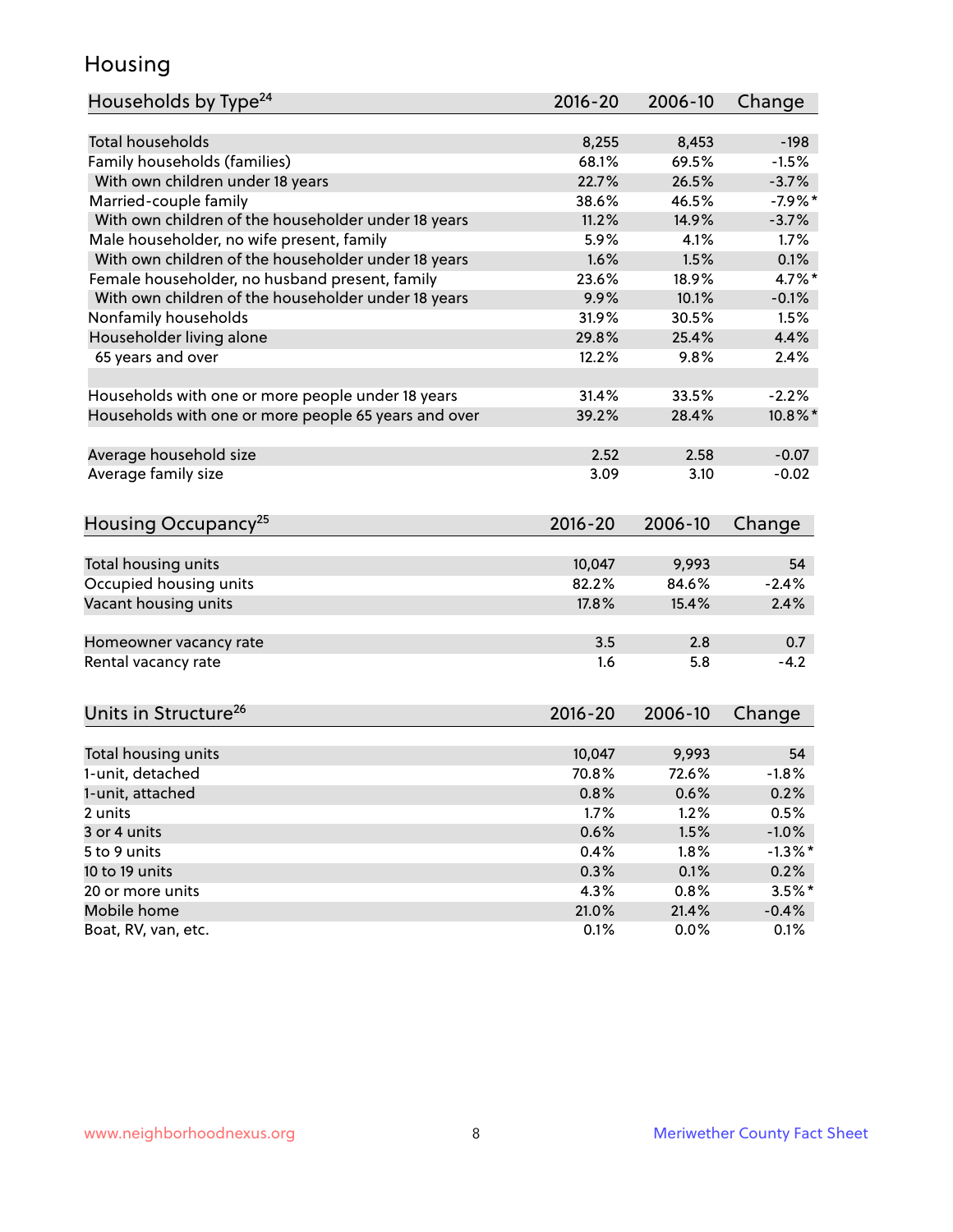# Housing, Continued...

| Year Structure Built <sup>27</sup>             | 2016-20     | 2006-10        | Change     |
|------------------------------------------------|-------------|----------------|------------|
| Total housing units                            | 10,047      | 9,993          | 54         |
| Built 2014 or later                            | 0.5%        | (X)            | (X)        |
| Built 2010 to 2013                             | 1.2%        | (X)            | (X)        |
| Built 2000 to 2009                             | 13.6%       | 8.7%           | 4.9%*      |
| Built 1990 to 1999                             | 23.0%       | 19.3%          | 3.7%       |
| Built 1980 to 1989                             | 14.4%       | 16.0%          | $-1.6%$    |
| Built 1970 to 1979                             | 13.0%       | 15.3%          | $-2.3%$    |
| Built 1960 to 1969                             | 10.7%       | 10.7%          | 0.1%       |
| Built 1950 to 1959                             | 10.9%       | 8.7%           | 2.2%       |
| Built 1940 to 1949                             | 3.3%        | 6.1%           | $-2.8\%$ * |
| Built 1939 or earlier                          | 9.5%        | 15.3%          | $-5.8\%$ * |
| Housing Tenure <sup>28</sup>                   | $2016 - 20$ | 2006-10        | Change     |
|                                                |             |                |            |
| Occupied housing units                         | 8,255       | 8,453          | $-198$     |
| Owner-occupied                                 | 66.1%       | 72.5%          | $-6.4\%$ * |
| Renter-occupied                                | 33.9%       | 27.5%          | $6.4\%$ *  |
| Average household size of owner-occupied unit  | 2.56        | 2.61           | $-0.05$    |
| Average household size of renter-occupied unit | 2.44        | 2.51           | $-0.08*$   |
| Residence 1 Year Ago <sup>29</sup>             | 2016-20     | 2006-10        | Change     |
| Population 1 year and over                     | 20,781      | 22,157         | $-1,376*$  |
| Same house                                     | 89.6%       | 84.5%          | $5.2\%$ *  |
| Different house in the U.S.                    | 10.3%       | 15.4%          | $-5.0\%$ * |
| Same county                                    | 4.2%        | 8.8%           | $-4.6\%$ * |
| Different county                               | 6.1%        | 6.6%           | $-0.5%$    |
| Same state                                     | 5.1%        | 5.9%           | $-0.8%$    |
| Different state                                | 1.0%        | 0.6%           | 0.3%       |
| Abroad                                         | 0.0%        | 0.2%           | $-0.1%$    |
| Value of Housing Unit <sup>30</sup>            | $2016 - 20$ | 2006-10        | Change     |
|                                                |             |                |            |
| Owner-occupied units                           | 5,455       | 6,125          | $-670*$    |
| Less than \$50,000                             | 15.1%       | 19.6%          | $-4.5%$    |
| \$50,000 to \$99,999                           | 29.4%       | 32.4%          | $-3.1%$    |
| \$100,000 to \$149,999                         | 19.5%       | 21.0%          | $-1.5%$    |
| \$150,000 to \$199,999                         | 16.9%       | 12.0%          | 4.8%*      |
| \$200,000 to \$299,999                         | 9.7%        | 8.7%           | 0.9%       |
| \$300,000 to \$499,999                         | 6.7%        | 3.8%           | $2.9\%*$   |
| \$500,000 to \$999,999                         | 1.4%        | 1.3%           | 0.1%       |
| \$1,000,000 or more<br>Median (dollars)        | 1.4%        | 1.0%<br>95,600 | 0.3%       |
|                                                | 112,500     |                | 16,900*    |
| Mortgage Status <sup>31</sup>                  | $2016 - 20$ | 2006-10        | Change     |
| Owner-occupied units                           | 5,455       | 6,125          | $-670*$    |
| Housing units with a mortgage                  | 50.9%       | 55.9%          | $-5.0\%$ * |
| Housing units without a mortgage               | 49.1%       | 44.1%          | $5.0\%$ *  |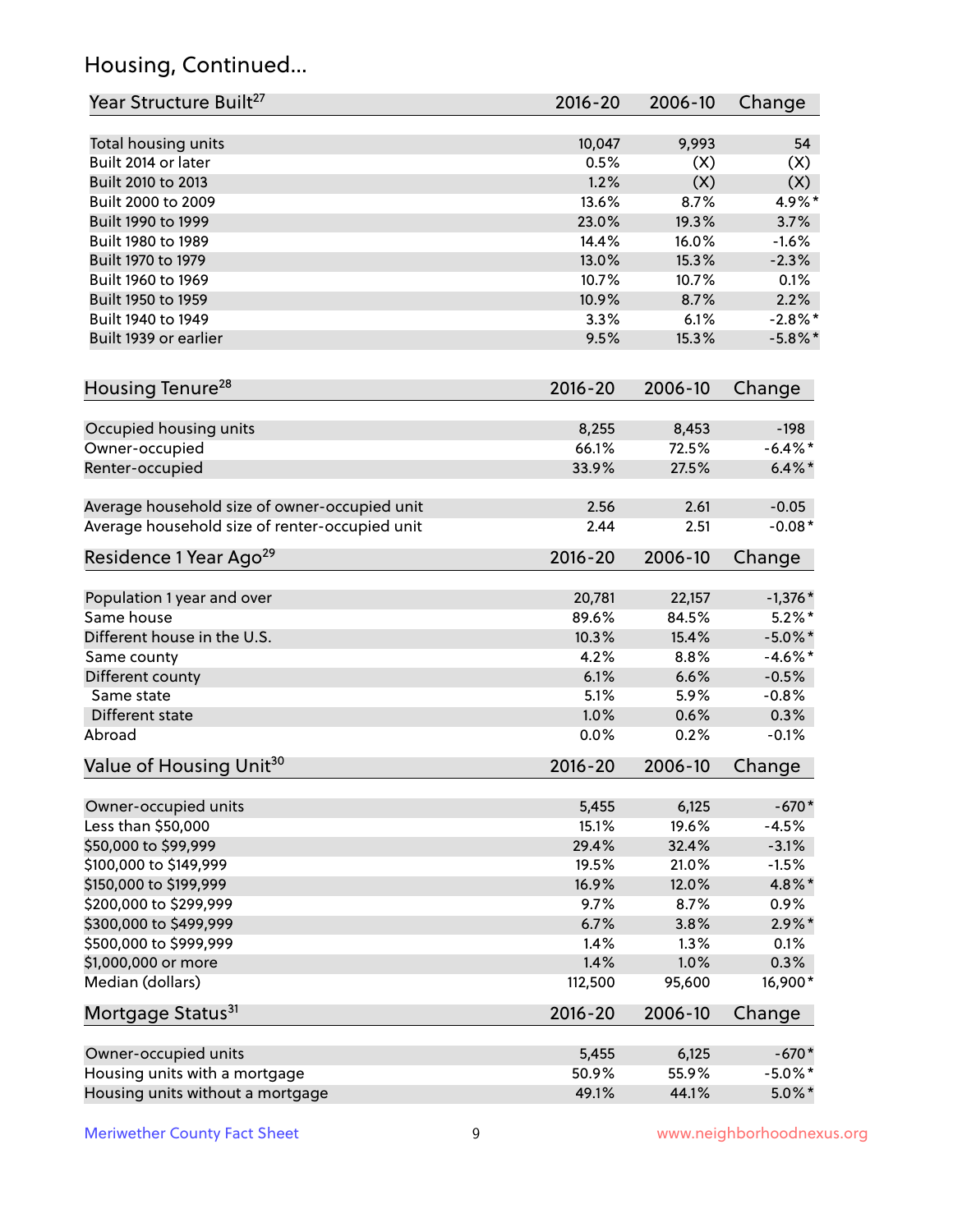# Housing, Continued...

| Selected Monthly Owner Costs <sup>32</sup>                                            | 2016-20 | 2006-10        | Change      |
|---------------------------------------------------------------------------------------|---------|----------------|-------------|
| Housing units with a mortgage                                                         | 2,777   | 3,423          | $-646*$     |
| Less than \$300                                                                       | 0.0%    | 0.0%           | $0.0\%$     |
| \$300 to \$499                                                                        | 0.1%    | 1.1%           | $-1.1%$     |
| \$500 to \$999                                                                        | 32.8%   | 51.8%          | $-19.0\%$ * |
| \$1,000 to \$1,499                                                                    | 43.5%   | 28.9%          | 14.7%*      |
| \$1,500 to \$1,999                                                                    | 13.5%   | 11.7%          | 1.9%        |
| \$2,000 to \$2,999                                                                    | 7.7%    | 4.6%           | $3.1\%$ *   |
| \$3,000 or more                                                                       | 2.3%    | 1.8%           | 0.4%        |
| Median (dollars)                                                                      | 1,201   | 981            | 220*        |
| Housing units without a mortgage                                                      | 2,678   | 2,702          | $-24$       |
| Less than \$150                                                                       | 1.1%    | 6.9%           | $-5.8\%$ *  |
| \$150 to \$249                                                                        | 14.3%   | 21.3%          | $-7.0%$     |
| \$250 to \$349                                                                        | 18.6%   | 25.6%          | $-7.1%$     |
| \$350 to \$499                                                                        | 30.5%   | 29.9%          | 0.6%        |
| \$500 to \$699                                                                        | 24.4%   | 11.2%          | 13.2%*      |
| \$700 or more                                                                         | 11.1%   | 5.0%           | $6.1\%$ *   |
| Median (dollars)                                                                      | 398     | 336            | $62*$       |
| Selected Monthly Owner Costs as a Percentage of<br>Household Income <sup>33</sup>     |         |                | Change      |
| Housing units with a mortgage (excluding units where<br>SMOCAPI cannot be computed)   | 2,763   | 3,416          | $-653*$     |
| Less than 20.0 percent                                                                | 38.2%   | 36.8%          | 1.4%        |
| 20.0 to 24.9 percent                                                                  | 15.5%   | 15.0%          | 0.5%        |
| 25.0 to 29.9 percent                                                                  | 17.0%   | 8.9%           | $8.1\%$ *   |
| 30.0 to 34.9 percent                                                                  | 8.1%    | 10.2%          | $-2.1%$     |
| 35.0 percent or more                                                                  | 21.2%   | 29.1%          | $-7.9%$ *   |
| Not computed                                                                          | 14      | $\overline{7}$ | 7           |
| Housing unit without a mortgage (excluding units where<br>SMOCAPI cannot be computed) | 2,589   | 2,689          | $-100$      |
| Less than 10.0 percent                                                                | 38.6%   | 45.6%          | $-7.0%$     |
| 10.0 to 14.9 percent                                                                  | 15.4%   | 14.9%          | 0.5%        |
| 15.0 to 19.9 percent                                                                  | 19.0%   | 12.5%          | $6.5%$ *    |
| 20.0 to 24.9 percent                                                                  | 6.1%    | 7.6%           | $-1.5%$     |
| 25.0 to 29.9 percent                                                                  | 3.2%    | 5.4%           | $-2.2%$     |
| 30.0 to 34.9 percent                                                                  | 4.5%    | 2.3%           | 2.2%        |
| 35.0 percent or more                                                                  | 13.2%   | 11.6%          | 1.6%        |
| Not computed                                                                          | 89      | 13             | $76*$       |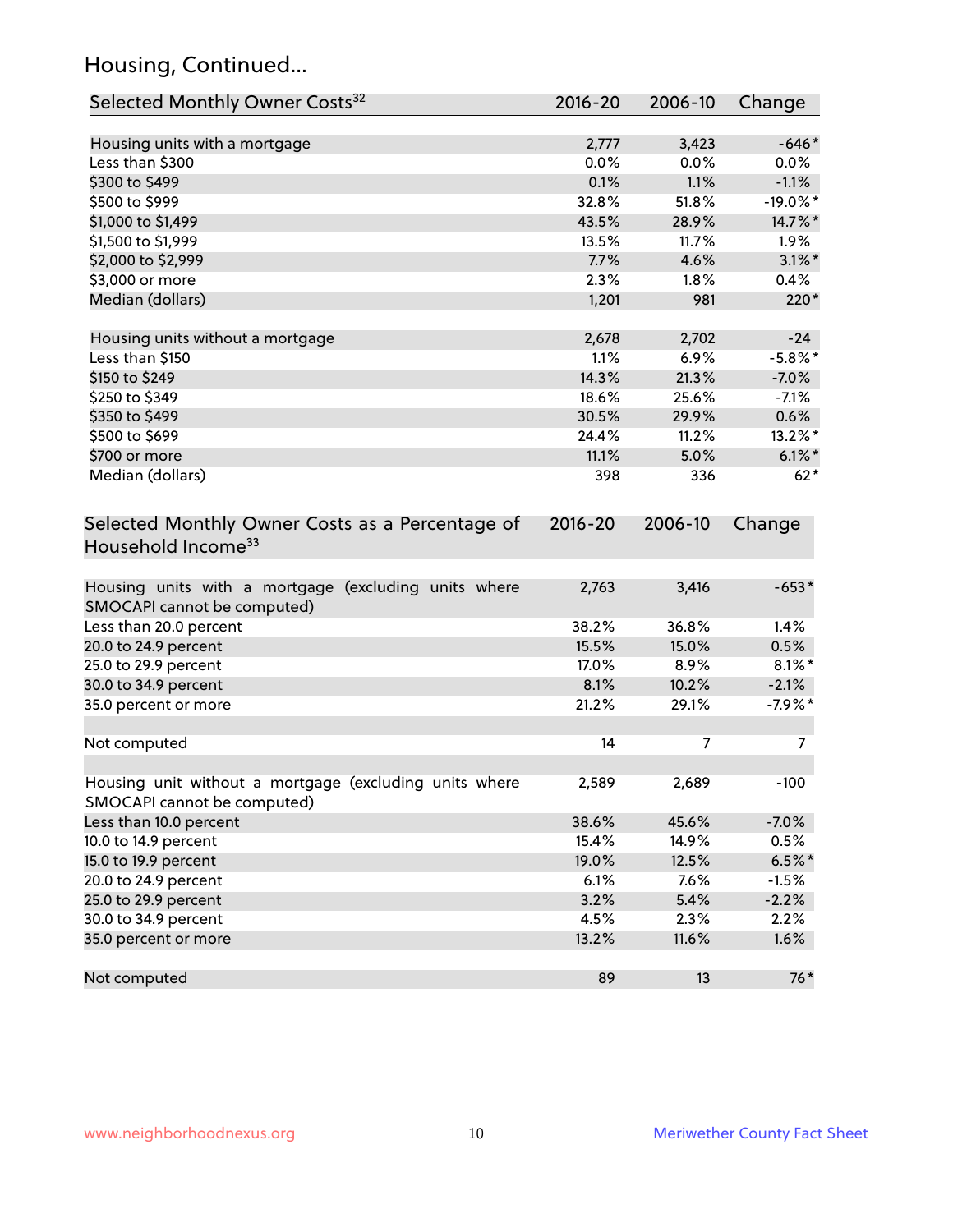# Housing, Continued...

| Gross Rent <sup>34</sup>                                                       | 2016-20 | 2006-10 | Change      |
|--------------------------------------------------------------------------------|---------|---------|-------------|
|                                                                                |         |         |             |
| Occupied units paying rent                                                     | 2,271   | 1,906   | $365*$      |
| Less than \$200                                                                | 1.6%    | 4.3%    | $-2.7%$     |
| \$200 to \$499                                                                 | 26.2%   | 24.7%   | 1.5%        |
| \$500 to \$749                                                                 | 24.1%   | 37.8%   | $-13.7\%$ * |
| \$750 to \$999                                                                 | 33.3%   | 26.1%   | 7.2%        |
| \$1,000 to \$1,499                                                             | 14.8%   | 6.5%    | $8.2\%$ *   |
| \$1,500 to \$1,999                                                             | 0.0%    | 0.6%    | $-0.6%$     |
| \$2,000 or more                                                                | 0.0%    | 0.0%    | 0.0%        |
| Median (dollars)                                                               | 734     | 647     | $87*$       |
| No rent paid                                                                   | 529     | 422     | 107         |
| Gross Rent as a Percentage of Household Income <sup>35</sup>                   | 2016-20 | 2006-10 | Change      |
|                                                                                |         |         |             |
| Occupied units paying rent (excluding units where GRAPI<br>cannot be computed) | 2,238   | 1,862   | 376         |
| Less than 15.0 percent                                                         | 19.6%   | 13.4%   | 6.2%        |
| 15.0 to 19.9 percent                                                           | 7.2%    | 10.0%   | $-2.8%$     |
| 20.0 to 24.9 percent                                                           | 12.0%   | 14.3%   | $-2.3%$     |
| 25.0 to 29.9 percent                                                           | 8.0%    | 8.6%    | $-0.6%$     |
| 30.0 to 34.9 percent                                                           | 16.0%   | 10.6%   | $5.4\%$ *   |
| 35.0 percent or more                                                           | 37.2%   | 43.0%   | $-5.8%$     |
|                                                                                |         |         |             |
| Not computed                                                                   | 562     | 466     | 96          |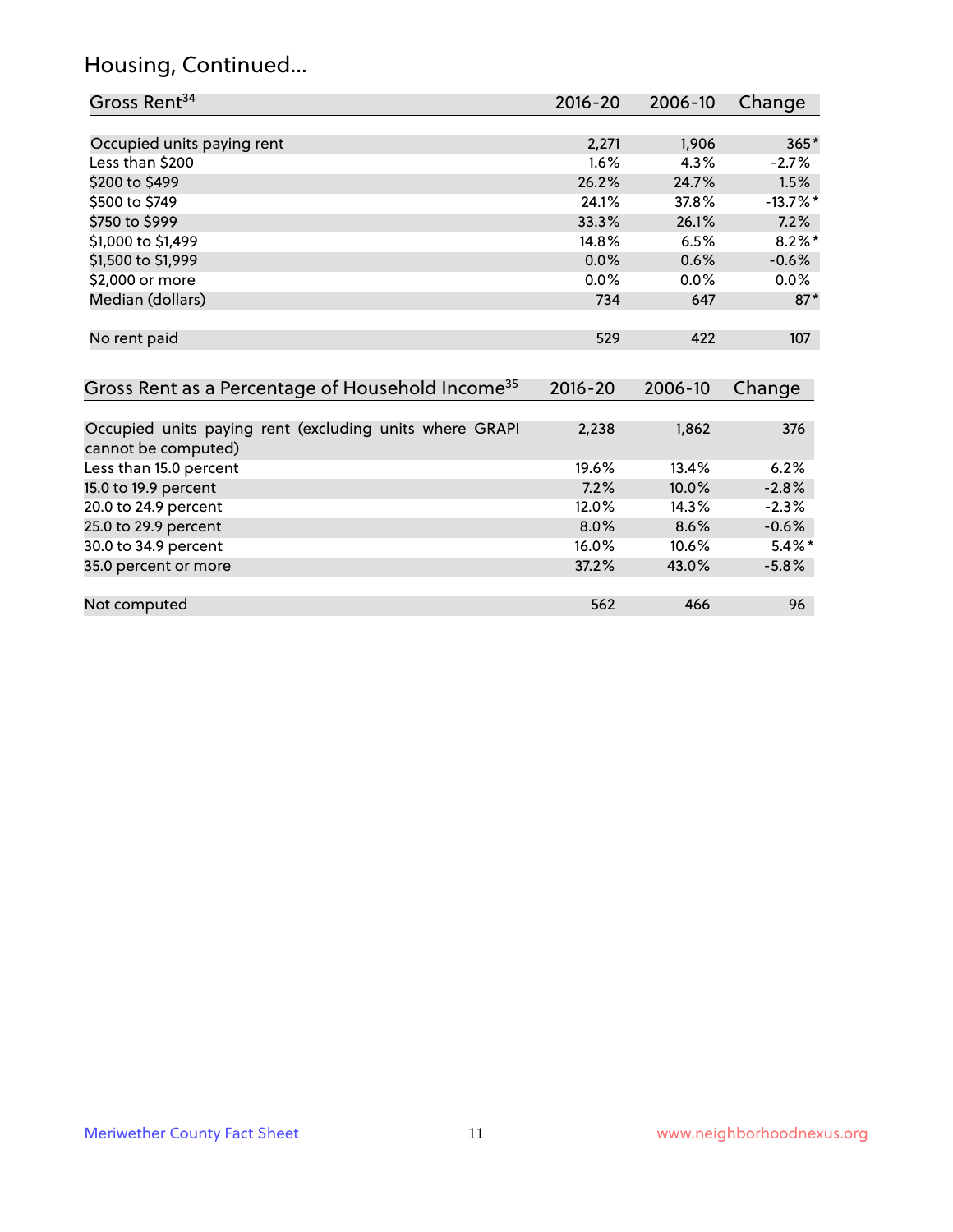# Community Involvement

| Voter Registration and Turnout <sup>36</sup> | 2020   |
|----------------------------------------------|--------|
|                                              |        |
| Active registered voters                     | 15,208 |
| Number voted in Presidential election        | 10.840 |
| Percent voted in Presidential election       | 71.3%  |

## Transportation

| Commuting to Work <sup>37</sup>           | 2016-20     | 2006-10 | Change     |
|-------------------------------------------|-------------|---------|------------|
|                                           |             |         |            |
| Workers 16 years and over                 | 8,161       | 8,849   | $-688$     |
| Car, truck, or van - drove alone          | 84.7%       | 79.3%   | 5.4%       |
| Car, truck, or van - carpooled            | 9.7%        | 15.6%   | $-5.8\%$ * |
| Public transportation (excluding taxicab) | 0.2%        | 0.2%    | 0.1%       |
| Walked                                    | 2.5%        | 2.1%    | 0.5%       |
| Other means                               | 1.1%        | $0.9\%$ | 0.2%       |
| Worked at home                            | 1.8%        | 2.0%    | $-0.2%$    |
| Mean travel time to work (minutes)        | 35.5        | 29.7    | $5.8*$     |
|                                           |             |         |            |
| Vehicles Available <sup>38</sup>          | $2016 - 20$ | 2006-10 | Change     |
| Occupied housing units                    | 8,255       | 8,453   | $-198$     |
| No vehicles available                     | 9.9%        | 9.3%    | 0.6%       |
| 1 vehicle available                       | 31.0%       | 31.9%   | $-0.9\%$   |
| 2 vehicles available                      | 29.8%       | 35.6%   | $-5.8\%$ * |
| 3 or more vehicles available              | 29.3%       | 23.2%   | $6.2\%$ *  |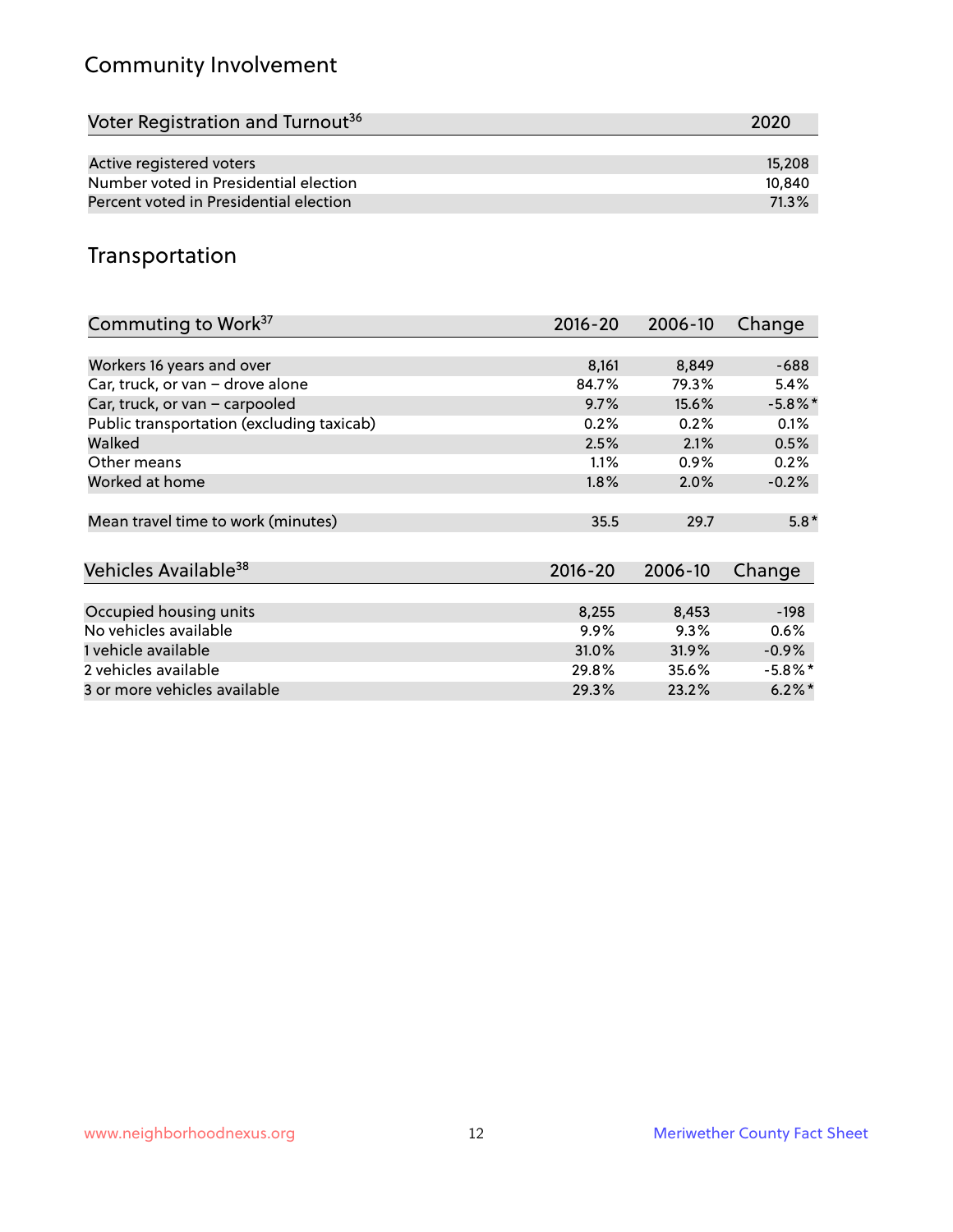#### Health

| Health Insurance coverage <sup>39</sup> | 2016-20 |
|-----------------------------------------|---------|
|-----------------------------------------|---------|

| Civilian Noninstitutionalized Population                | 20,977 |
|---------------------------------------------------------|--------|
| With health insurance coverage                          | 86.5%  |
| With private health insurance coverage                  | 56.7%  |
| With public health coverage                             | 40.9%  |
| No health insurance coverage                            | 13.5%  |
| Civilian Noninstitutionalized Population Under 19 years | 4,805  |
| No health insurance coverage                            | 7.7%   |
| Civilian Noninstitutionalized Population 19 to 64 years | 11,935 |
| In labor force:                                         | 7,942  |
| Employed:                                               | 7,540  |
| With health insurance coverage                          | 86.4%  |
| With private health insurance coverage                  | 25.4%  |
| With public coverage                                    | 4.5%   |
| No health insurance coverage                            | 13.6%  |
| Unemployed:                                             | 402    |
| With health insurance coverage                          | 31.8%  |
| With private health insurance coverage                  | 25.4%  |
| With public coverage                                    | 6.5%   |
| No health insurance coverage                            | 68.2%  |
| Not in labor force:                                     | 3,993  |
| With health insurance coverage                          | 70.9%  |
| With private health insurance coverage                  | 33.0%  |
| With public coverage                                    | 44.9%  |
| No health insurance coverage                            | 29.1%  |

| <b>Health Factors</b> | <b>Most Recent</b> |
|-----------------------|--------------------|
|                       |                    |

| Premature Death (YPLL before age 75 per 100,000 population, age-adjusted) <sup>40</sup> | 12,890.2 |
|-----------------------------------------------------------------------------------------|----------|
| Average number of Physically Unhealthy Days <sup>41</sup>                               | 5.4      |
| Average number of Mentally Unhealthy Days <sup>42</sup>                                 | 6.0      |
| Low Birthweight Births <sup>43</sup>                                                    | $11.1\%$ |
| Diabetes Prevalence <sup>44</sup>                                                       | 14.3%    |
| HIV Prevalence (per 100,000 population) <sup>45</sup>                                   | 306.4    |
| Rate, Deduplicated ER Visits for Asthma, Ages 0-17 <sup>46</sup>                        | 901.3    |